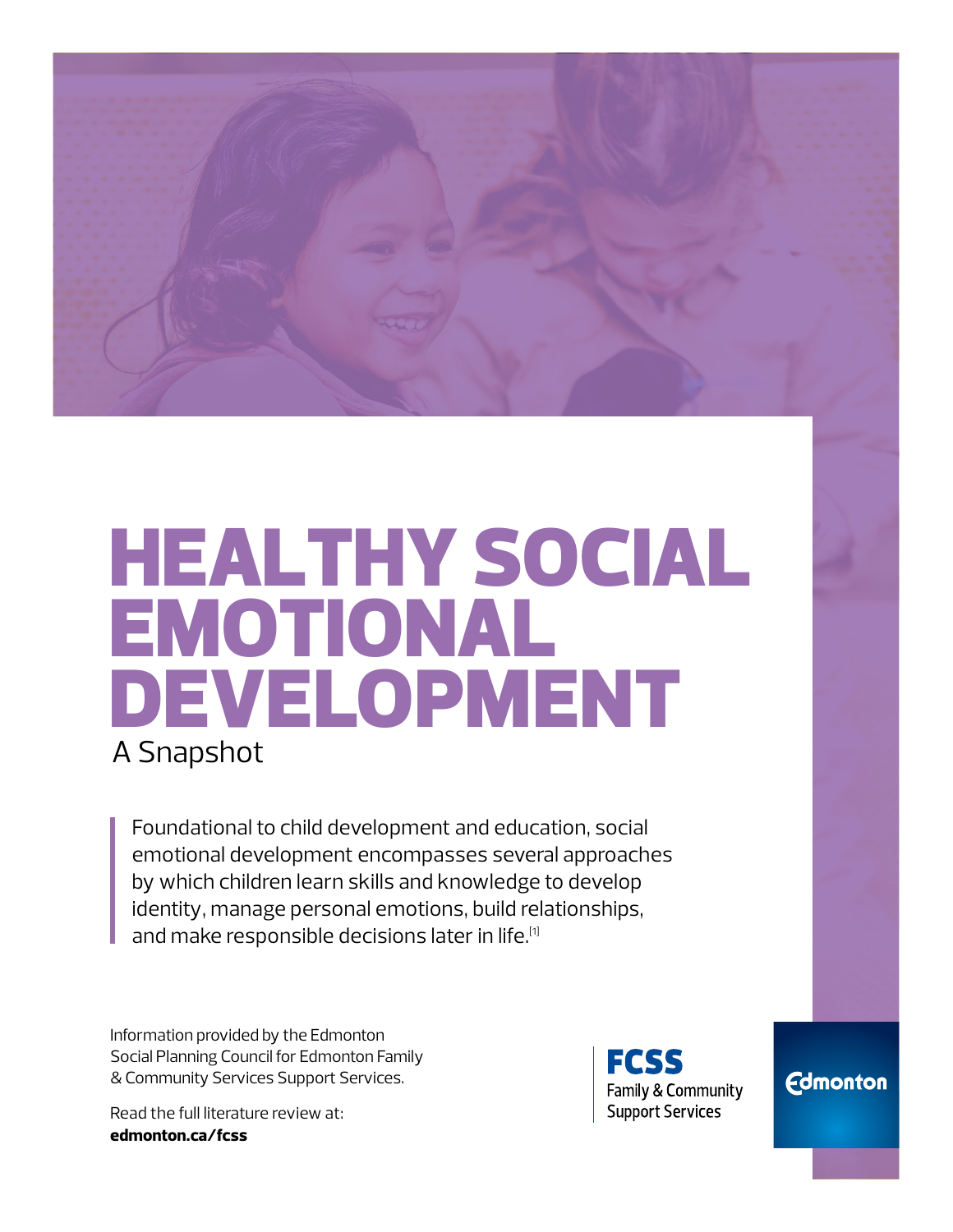

**SEL is critical to healthy brain development and allows children to gain essential skills and knowledge to meet their emotional needs throughout their lives. Social skills learned through SEL underpin strong friendships and relationships affecting employment, group membership, and parenthood. [2]**

### *LEARNINGS CARRIED THROUGH LIFE THE FIRST 5 YEARS =*

Early years are when children learn to cope, socialize, and develop a sense of self. It's critical that families, schools, and communities collaborate in their efforts to support long-term outcomes. [4] Having a network of friends, family, or peers is a proven form of protection (protective factor) against adverse life experiences. [3]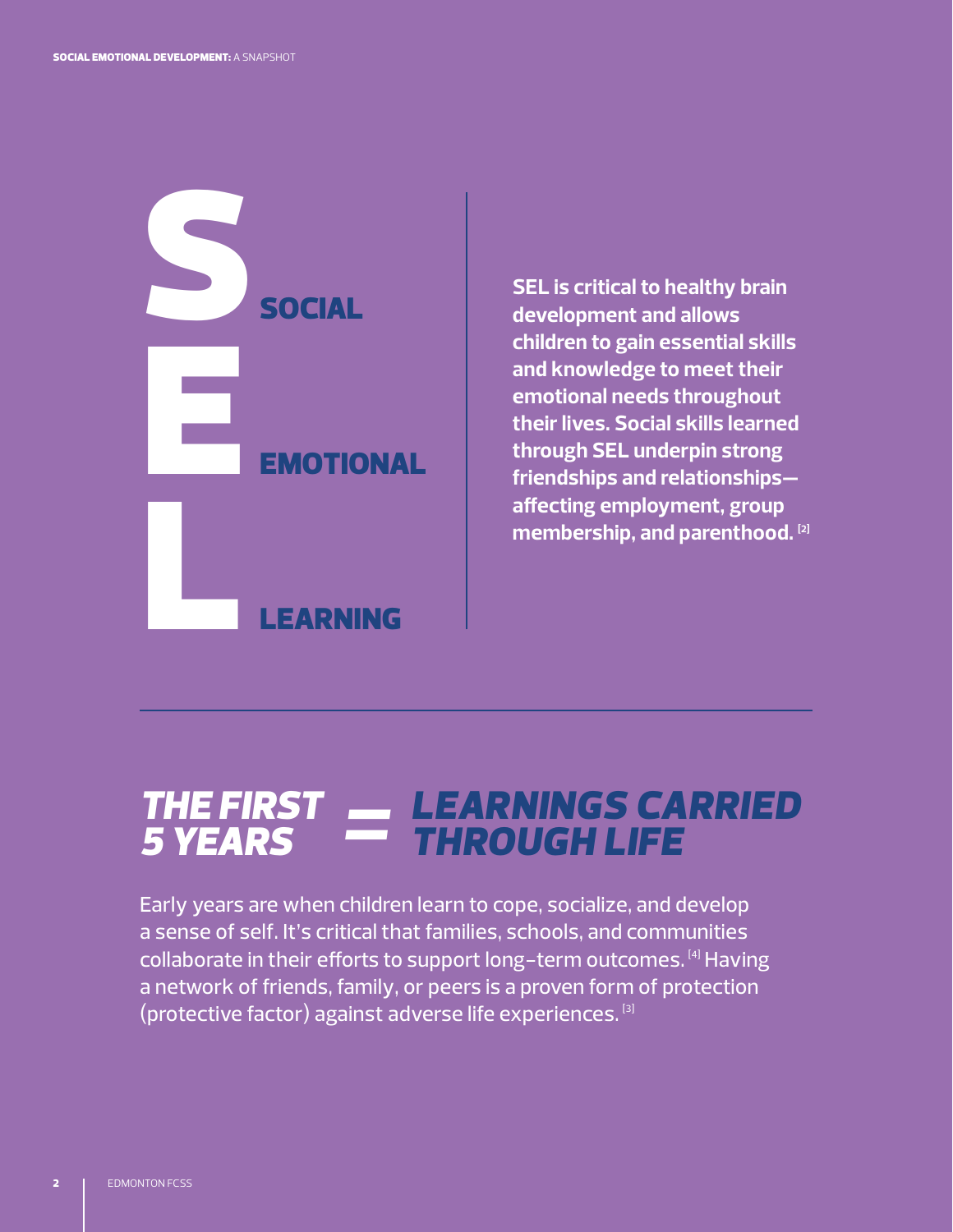## CHILD DEVELOPMENT



#### BRAIN ARCHITECTURE

Strong foundations ensure the brain can support and retain learning experiences. Positive environments boost brain growth through healthy social interactions and relationships. [6] These connections build resiliency against adversity and develop coping mechanisms to respond to stress. [5]



#### "SERVE & RETURN"

Interactive activities initiated by children and positively encouraged by the caregiver establish trust and relationshipbuilding skills. Without it, children may experience developmental deficiencies—ultimately affecting overall skills and abilities, behaviour, and health.



### EXECUTIVE FUNCTION

More advanced skills help children and youth to plan, monitor, and manage different information simultaneously. These skills can be vital for school success, employment, relationships, parenting, and overall well-being. Successful programming should challenge children, engage them in meaningful and exciting ways, and offer a sense of inclusion and belonging. [7]

#### *All 3 create a foundation that develops:*

- 1. Advancement of identity
- 2. Stable emotions
- 3. Strong relationships
- *+ Positive Interactions* help children learn to manage emotions and react to stress.
- *Negative Interactions* lead to increased anxiety and poor behaviours, which can endure into adulthood. [11]

## *COLLABORATION IS KEY*

*When families, schools, and communities work together, they can create opportunities for learning that are meaningful, reliable, and sustainable. That way, children can develop fully and feel a sense of inclusion.*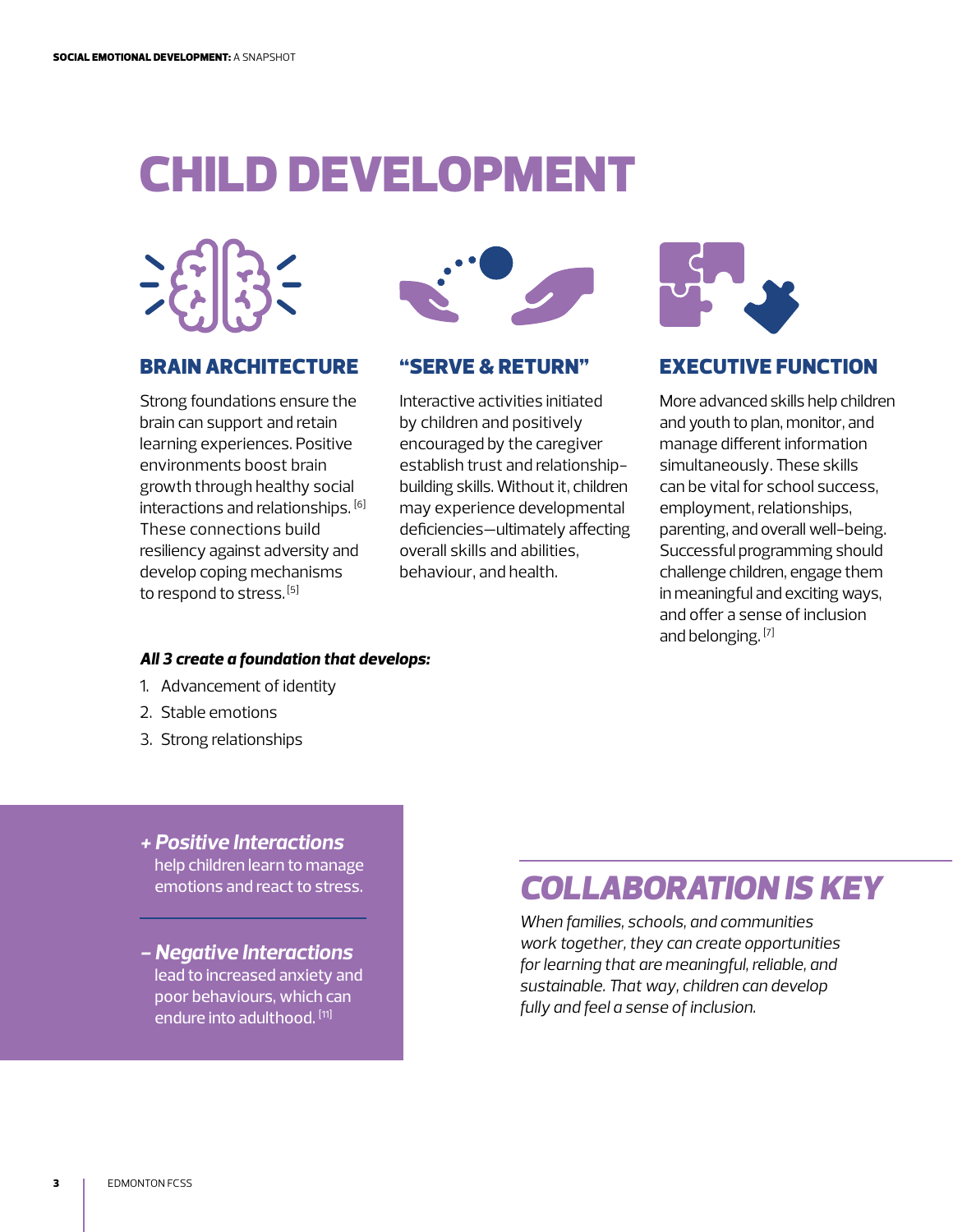## MULTICULTURAL CONTEXTS

- Multicultural families in Alberta have increased since 2002.
- Newcomer families may require additional resources, programs, or supports to ensure their children can progress alongside their peers.

It's projected Alberta will see

54% of population growth from international migration by 2046.<sup>[8]</sup>

### SEL IS FLEXIBLE

Programming must be flexible and adaptable to ensure positive outcomes for all children. Healthy development and success may look different from one community to the next which is why different cultures may require different approaches to SEL.

E.g. The social emotional well-being of Indigenous children is improved with strong cultural identity—best provided through culturally appropriate programming. [9]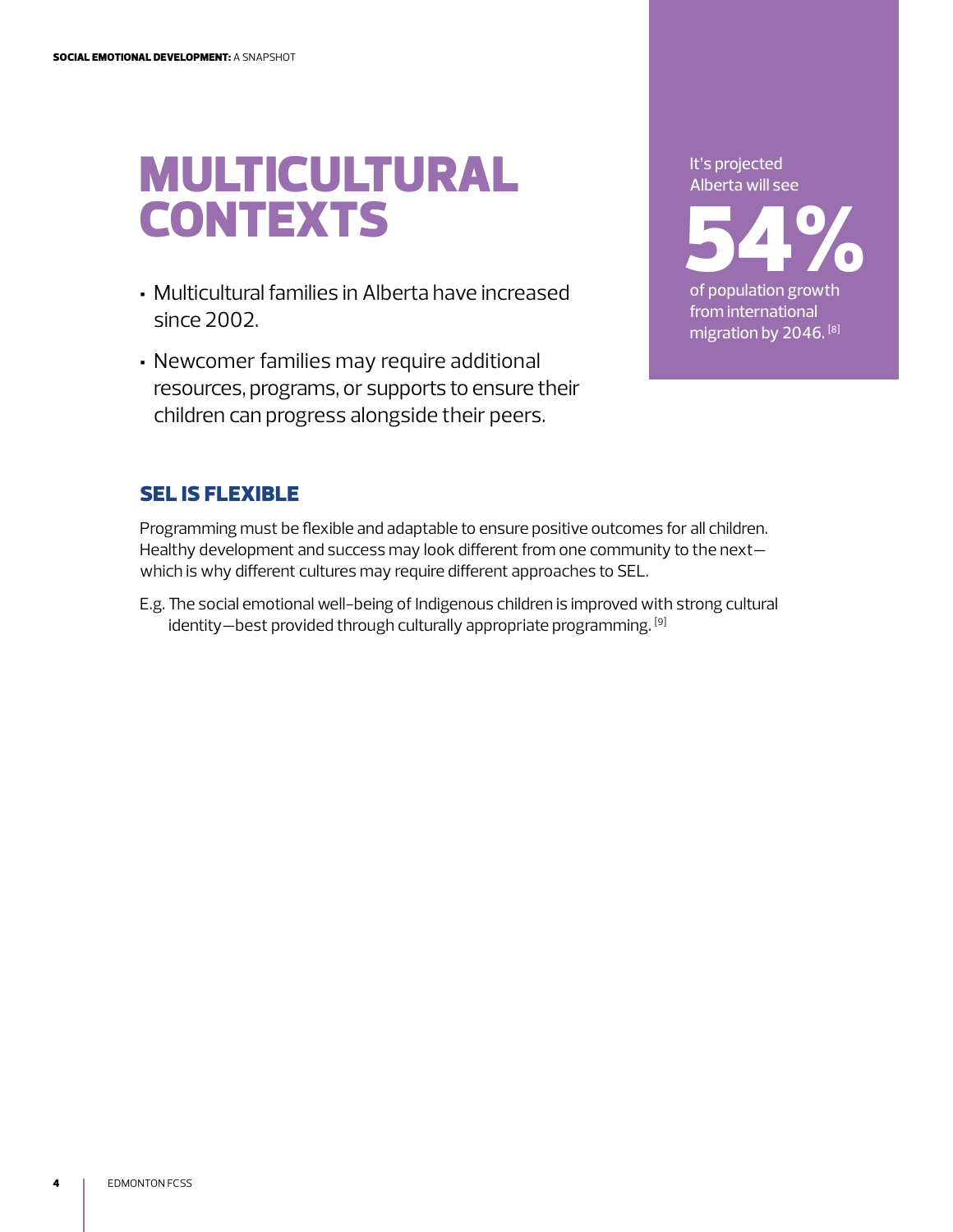## COVID-19

- Under lockdowns, many children were isolated from friends, teachers, and community leaders.
- Extracurricular activities were abruptly suspended, leading to lower levels of physical and social activity that affected children's mental health. [3]
- Children may have lost an entire year or more in developmental progress. [10]

## *CLOSING THE GAP*

*Suggestions to address the gap include play that encourages learning and intent (guided or purposeful play), coupled with strategic dialogue to help develop language and knowledge. [10] Investing in SEL will establish foundational skills in young children who were impacted by limited social and learning opportunities during public health restrictions.*

EXTREME IPTION The pandemic caused

in children's learning progress.

**5** | EDMONTON FCSS